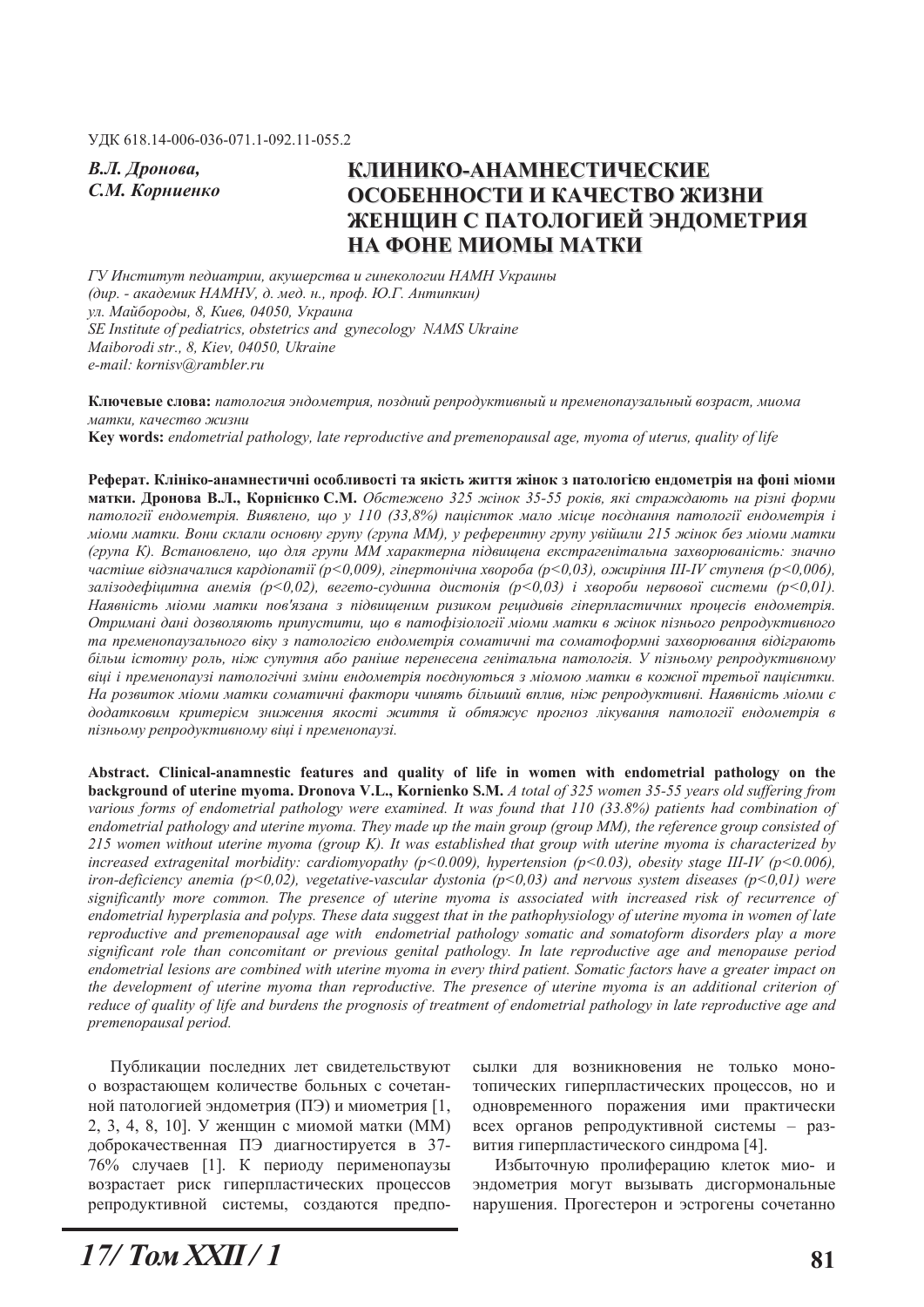стимулируют пролиферацию клеток путем индуцирования факторов роста и их рецепторов, а также активации процессов ангиогенеза [1-3, 8]. Диагностика сочетанных гиперпластических процессов эндо- и миометрия затруднена в связи с тем, что они имеют много общих симптомов при отсутствии специфических проявлений [1]. Относительная гиперэстрогения играет важную роль в развитии как гиперпластических процессов эндометрия, так и ММ  $[1-3, 7, 10, 13]$ . Объединить их в одну группу нозологии позволяет также характер семейного анамнеза, соматического, гинекологического статуса и морфологической картины [7].

У пациенток с сочетанными формами ПЭ и миометрия наблюдается высокий уровень онкомаркеров, что определяет их в группу онкологического риска [10, 11, 12]. Сочетание гиперпластических процессов эндометрия с ММ в перименопаузе требует расширения показаний к оперативному лечению и значительно ухудшает качество жизни женщин [4, 5, 12]. Изучение специфики ПЭ на фоне ММ позволит выделить модифицируемые факторы риска и обеспечить новые подходы к тактике ведения таких пациенток.

Цель исследования - изучить клинико-анамнестические особенности и качество жизни женщин позднего репродуктивного и пременопаузального возраста с ПЭ в сочетании с ММ.

#### МАТЕРИАЛЫ И МЕТОДЫ ИССЛЕДОВАНИЯ

В кросс-секционное исследование были включены 325 женщин 35-55 лет, страдающих различными формами ПЭ: полип эндометрия выявлен у 192 (59,1%), гиперплазия эндометрия  $-$  у 99 (30,5%), хронический эндометрит  $-$  у 113  $(34,8\%)$ , синехии – у 20  $(6,2\%)$ , простая гиперплазия с атипией - у 7 (2,2%). Изучены анамнез заболевания, жалобы, результаты анкетирования, общеклинического и гистероскопического обследования, включая данные гистологического исследования операционного материала. Установлено, что у 110 (33,8%) пациенток имело место сочетание ПЭ и ММ. Они составили основную группу (группа ММ), в референтную группу вошли 215 женщин без ММ (группа К).

Для изучения качества жизни использовали опросник здоровья SF-36. Тест SF-36 содержит шкалы, оценивающие удовлетворенность своим физическим состоянием (физическое и ролевое функционирование, интенсивность боли, общее состояние здоровья) и психическим состоянием (жизненная активность, социальное и эмоциональное функционирование, психическое

здоровье). Оценки каждой шкалы варьируют от 0 до 100, где 100 означало полное здоровье.

Обработку данных проводили, используя методы вариационной статистики, рангового критерия Манна-Уитни,  $\chi^2$ -критерия и точного критерия Фишера.

#### РЕЗУЛЬТАТЫ И ИХ ОБСУЖДЕНИЕ

Средний возраст женщин группы ММ составил 42,8 $\pm$ 0,47 года (42; 39-46 лет: здесь и далее в скобках после средней величины указаны значения медианы и I-го - III-го квартилей) и значимо превышал возрастной показатель группы  $K - 40,3 \pm 0,47$  года (39; 36-44 года), р<0,001.

Изучение социального статуса пациенток не выявило значимых различий: служащих в группе ММ было 57 (51,8%), в группе К – 116 (54,0%), р>0,05; женщин рабочих специальностей соответственно 15 (13,6%) и 28 (13,0%), р>0,05; до-MOXO3REK - 38 (34,5%)  $\mu$  71 (33,0%), p>0,05.

Показатель возраста менархе в группе ММ равнялся 13,1 $\pm$ 0,13 (13; 12-14 лет), в группе К – 13,2 $\pm$ 0,09 года (13; 12-14 лет), р>0,05. Как ранний, так и поздний возраст менархе отмечались в группах исследования с сопоставимой частотой (табл. 1). Средняя длительность менструации в группе ММ равнялась 5,7 $\pm$ 0,16 (5,3; 5-7 дней), в группе  $K - 5,3\pm0,11$  дня (5,0; 4-6 дней), р<0,02; средняя длительность менструального цикла соответственно 28,5±0,63 (28,0; 26,8-30,0 дней) и 28,8±0,38 дня (28,0; 26-28 дней), р>0,05. Скудные месячные несколько реже наблюдались на фоне ММ (табл. 1).

Частота нарушений менструального цикла, полипов эндометрия и цервикального канала, хронического эндометрита, эндометриоза, хронического двухстороннего аднексита, кист яичников, эктопий и дисплазий шейки матки, а также гинекологических операций в анамнезе женщин группы ММ была сопоставима с таковой в группе К (табл. 1). При этом значимо чаше их анамнез отягошали ММ  $(p<0.001)$ . гиперплазия эндометрия (р<0,03) и сочетание этих патологий (р<0,001). Синдром поликистозных яичников чаще выявлялся у пациенток без ММ (р<0,05). Внутриматочные контрацептивы (ВМК) значимо чаще использовали женщины с ММ (р<0,001). Средний уровень гинекологической заболеваемости в анамнезе группы ММ существенно превосходил таковой в груп- $\mu$  K: 2,8 $\pm$ 0,12 (3; 2-3) против 2,0 $\pm$ 0,08 (2; 1-3), р<0,001. Однако при вычитании из этого показателя частоты ММ получились практически идентичные значения:  $2,0\pm0,11$  (2; 1-3) против  $1,9\pm0,08$  (2; 1-3), p $>0,05$ .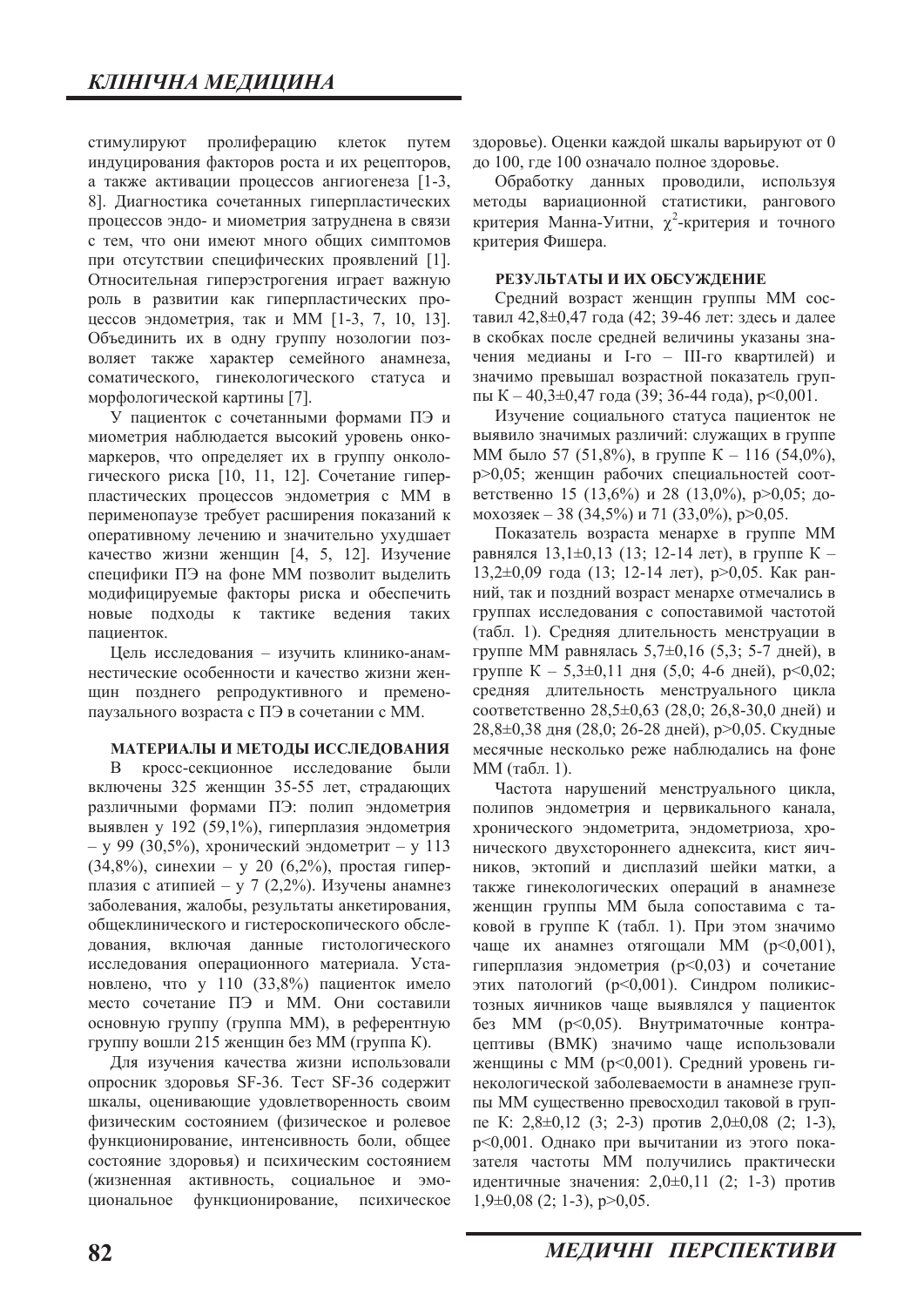$Ta 6 \pi u u q a 1$ 

| Показатель                                                                                | Группа К, n=215                                             | Группа ММ, n=110                                                          |
|-------------------------------------------------------------------------------------------|-------------------------------------------------------------|---------------------------------------------------------------------------|
| Раннее менархе                                                                            | 19 $(8,8\%)$                                                | 11 $(10,0\%)$                                                             |
| Позднее менархе                                                                           | $28(13,0\%)$                                                | 11 $(10,0\%)$                                                             |
| Скудные менструальные выделения *                                                         | $8(3,7\%)$                                                  | $0(0,0\%)$                                                                |
| Обильные менструальные выделения                                                          | 110 (51,2 $%$ )                                             | 62 $(56, 4\%)$                                                            |
| Болезненные месячные                                                                      | 81 $(37,7\%)$                                               | 50 (45,5 $\%$ )                                                           |
| Нарушения менструального цикла                                                            | 73 (34,0 %)                                                 | 43 $(39,1\%)$                                                             |
| Гиперплазия эндометрия *                                                                  | $27(12,6\%)$                                                | 24 (21,8 $%$ )                                                            |
| Полип эндометрия                                                                          | $75(34.9\%)$                                                | 39 (35,5 %)                                                               |
| Полип цервикального канала                                                                | $7(3,3\%)$                                                  | $9(8,2\%)$                                                                |
| Миома матки ***                                                                           | $22(10,2\%)$                                                | 86 (78,2 %)                                                               |
| Сочетание гиперплазии эндометрия с ММ ***                                                 | $3(1,4\%)$                                                  | $20(18,2\%)$                                                              |
| Эндометриоз                                                                               | $26(12,1\%)$                                                | 13 $(11,8%)$                                                              |
| Хронический эндометрит                                                                    | 29(9,9%)                                                    | $5(15,6\%)$                                                               |
| Эктопия шейки матки                                                                       | $96(44,7\%)$                                                | 56 (50,9 %)                                                               |
| Дисплазия шейки матки                                                                     | $7(3,3\%)$                                                  | $7(6,4\%)$                                                                |
| Киста яичника                                                                             | 32 $(14,9\%)$                                               | $19(17,3\%)$                                                              |
| Синдром поликистозных яичников *                                                          | 11 $(5,1\%)$                                                | 1(0,9,9)                                                                  |
| Двухсторонний хронический аднексит                                                        | 104 (48,4 %)                                                | 44 (40,0 $\%$ )                                                           |
| Генитальные операции                                                                      | $128(59,5\%)$                                               | 64 (58,2 $\%$ )                                                           |
| Использование ВМК ***                                                                     | 52 $(24, 2\%)$                                              | 47 $(42,7\%)$                                                             |
| Маточная беременность**, в том числе:<br>• одна-две<br>• три-четыре *<br>• пять и более * | 172 (80,0 %)<br>$92(42,8\%)$<br>59 (27,4 %)<br>21 $(9,8\%)$ | 101 (91,8 %)<br>39 (35,5 $\%$ )<br>42 $(38,2\frac{9}{6})$<br>$20(18,2\%)$ |
| Роды **                                                                                   | 133 (61,9 %)                                                | $87(79,1\%)$                                                              |
| Артифициальный аборт *, в том числе:<br>• один<br>• два и более **                        | 118 (54,9 %)<br>56 (26,0 $\%$ )<br>62 $(28,8\%)$            | 75 (68,2 %)<br>25(22,7%)<br>50 (45,5 $\%$ )                               |
| Самопроизвольный аборт                                                                    | 36 (16,7 $\%$ )                                             | $17(15,5\%)$                                                              |
| Внематочная беременность                                                                  | 18 $(8,4\%)$                                                | $5(4,5\%)$                                                                |
| Бесплодие, ** в том числе:<br>• первичное *<br>• вторичное *                              | 88 (40,9 %)<br>33 $(15,3\%)$<br>55 (25,6 %)                 | $25(22,7\%)$<br>$7(6,4\%)$<br>18 $(16, 4\%)$                              |

Акушерско-гинекологический анамнез пациенток групп исследования, n (Р %)

Примечания: \*, \*\*, \*\*\* - значимое различие между группами (использовали  $\chi^2$ -критерий или точный критерий Фишера), соответственно p<0,05, p<0,01 и p<0,001.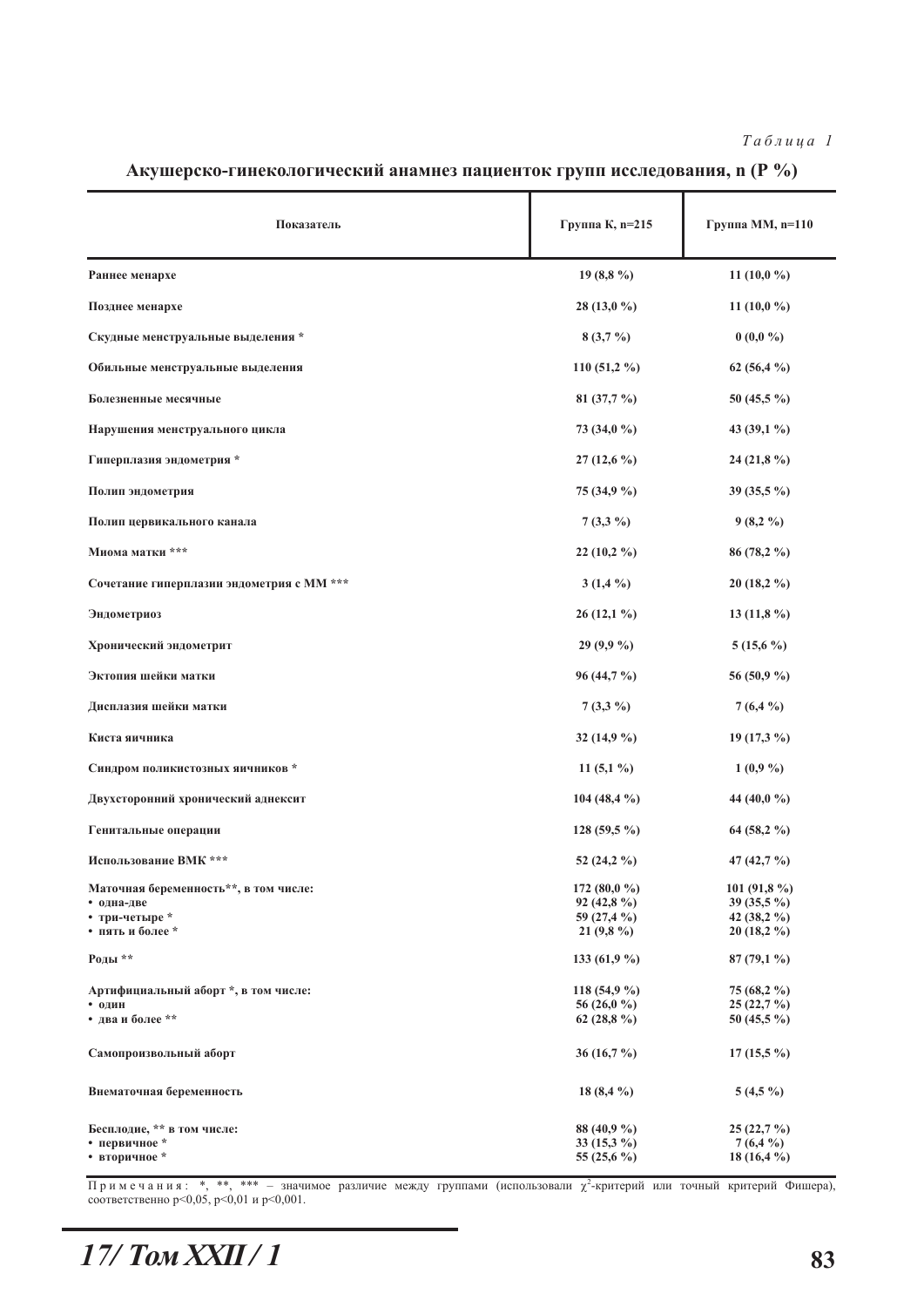В группе ММ процент женщин, имевших хотя бы одну маточную беременность, роды и неоднократные артифициальные аборты, был значимо выше такового в группе К (табл. 1). В среднем на одну пациентку с ММ приходилось 3,0±0,20 (3; 1-4) беременностей (в группе  $K - 2,3 \pm 0,16$  (2; 1-3),  $p \leq 0.001$ ); 1,6 $\pm 0.17$  (1; 0-2) искусственных абортов (в группе  $K - 1,2 \pm 0,12$  (1; 0-2), p<0,005) и 1,1 $\pm 0.07$  (1; 1-2) родов (в группе  $K - 0.9 \pm 0.06$  (1; 0-1), p<0.002).

Самопроизвольные прерывания беременности в группах исследования отмечались с приблизительно одинаковой частотой, а бесплодием, как первичным, так и вторичным, значимо чаще страдали пациентки без ММ (табл. 1).

Для группы ММ была характерна повышенная экстрагенитальная заболеваемость (табл. 2). В среднем на одну пациентку с ММ приходилось  $1,9\pm0,14$  (2; 1-3) заболевания, в группе К –  $1,3\pm0,09$  (1; 0-2), p<0,001. Значимо чаще отмечались кардиопатии (р<0,009), гипертоническая болезнь  $(p<0.03)$ , ожирение III-IV степени  $(p<0,006)$ , железодефицитная анемия  $(p<0,02)$ , вегето-сосудистая дистония (р<0,03) и болезни нервной системы ( $p<0,01$ ). Кроме того, на фоне ММ чаще наблюдались головные боли: 69 (62,7%) против 107 (49,8%), p<0,03.

Анализ результатов тестирования по опроснику здоровья SF-36 показал, что оценки по шкале физического функционирования в группе ММ были значимо ниже, чем в группе К:  $82,8\pm1,27$  $(85; 75-95)$  против  $86,6\pm0.96$   $(90; 85-95)$  балла, р<0,02. По шкале ролевого функционирования они были сопоставимы: соответственно 73,2±2,50  $(75; 50-100)$  против  $75,6\pm2,49$   $(100; 50-100)$  балла, р>0,05. По шкале, оценивающей интенсивность боли, женщины с ММ чувствовали себя хуже: 74,3±1,88 (74; 62-100) против 79,4±1,72 (84; 62-100) балла, р<0,02. Аналогичная тенденция наблюдалась и в оценках шкалы общего здоровья:  $60,3\pm1,28$  (60; 50-72) против  $63,6\pm1,17$  $(65; 55-75)$  балла, p<0,04.

 $Ta6$ лица 2

| Показатель                                                            | Группа К, n=215              | Группа ММ, n=110             |
|-----------------------------------------------------------------------|------------------------------|------------------------------|
| Патология пищеварительного тракта, в том числе:<br>заболевания печени | 59 (27,4 %)<br>44 (20,5 %)   | $36(32,7\%)$<br>$27(24.5\%)$ |
| Тонзиллит                                                             | $20(9,3\%)$                  | 13 $(11,8\%)$                |
| Патология почек                                                       | $8(3,7\%)$                   | $7(6,4\%)$                   |
| Патология щитовидной железы                                           | $26(12,1\%)$                 | $16(14,5\%)$                 |
| Гипертоническая болезнь *                                             | $7(3,3\%)$                   | $10(9,1\%)$                  |
| Ожирение I-II степени                                                 | 16 $(7,4\%)$                 | 11 (10,0 $\%$ )              |
| Ожирение III-IV степени **                                            | 13 (6,0 %)                   | $17(15,5\%)$                 |
| Заболевания сердца **                                                 | $10(4,7\%)$                  | 14 $(12,7\%)$                |
| Варикозная болезнь                                                    | $5(2,3\%)$                   | $5(4,5\%)$                   |
| Железодефицитная анемия *                                             | $8(3,7\%)$                   | 11 (10,0 $\%$ )              |
| Патология молочной железы                                             | $25(11,6\%)$                 | 14 $(12,7\%)$                |
| Заболевания нервной системы **                                        | $27(12,6\%)$                 | $26(23,6\%)$                 |
| Вегето-сосудистая дистония*                                           | $17(7,9\%)$                  | $17(15,5\%)$                 |
| Аллергические реакции                                                 | $37(17,2\%)$                 | $19(17,3\%)$                 |
| Черепно-мозговая травма                                               | $5(2,3\%)$                   | $4(3,6\%)$                   |
| Экстрагенитальные операции, в том числе:<br>аппендэктомия             | 76 (35,3 %)<br>47 $(21,9\%)$ | $36(32,7\%)$<br>$17(15,5\%)$ |
| В целом *                                                             | 146 (67,9 %)                 | $86(78,2\%)$                 |

Экстрагенитальные заболевания пациенток в группах исследования, n (P%)

Примечания: \*, \*\* – значимое различие между группами (использовали  $\chi^2$ -критерий или точный критерий Фишера), соответственно  $p \le 0.05$  и  $p \le 0.01$ .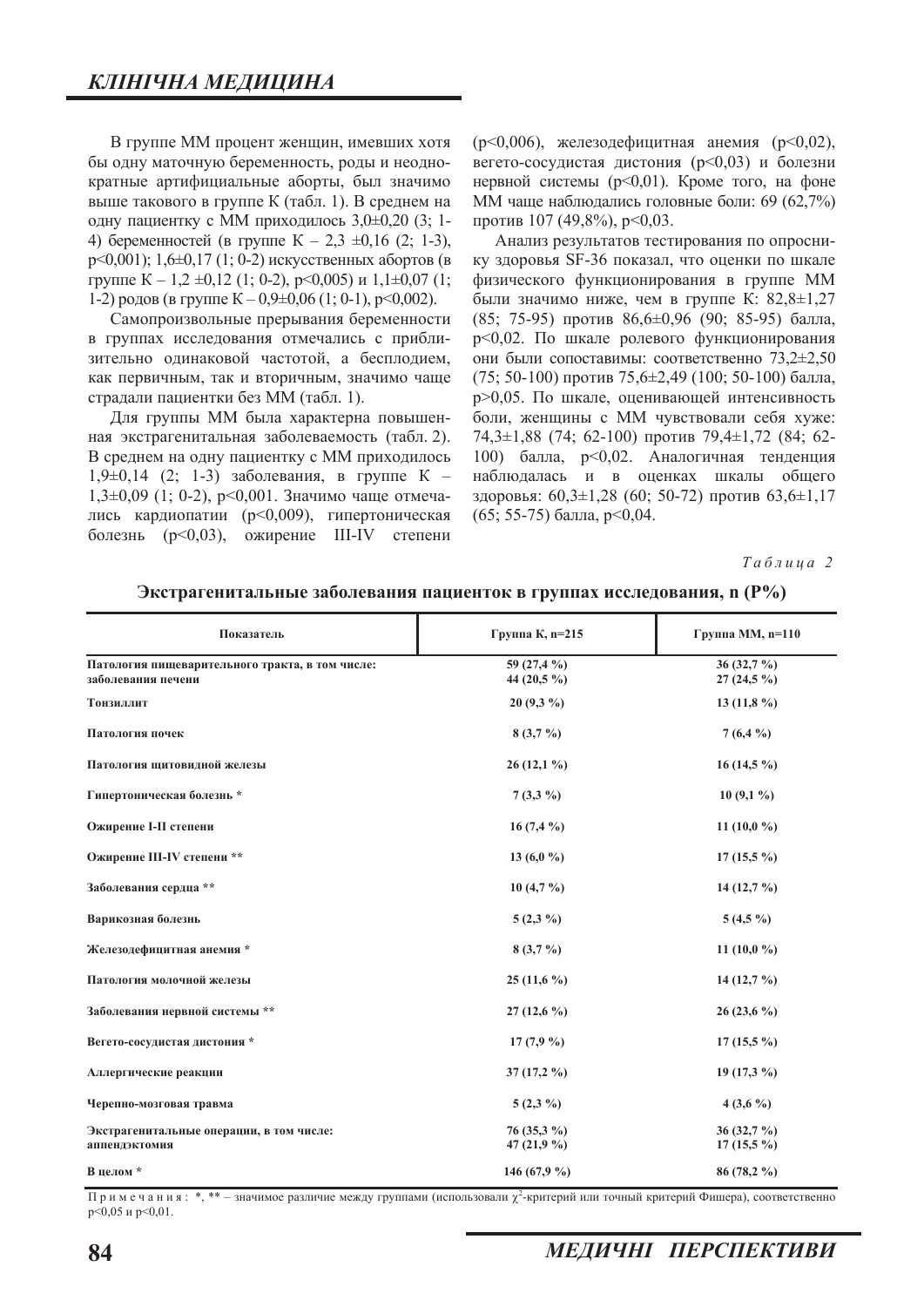Свою жизненную активность пациентки с ММ оценивали примерно также, как и в группе К: 59,2 $\pm$ 1,43 (65; 45-70) против 55,9 $\pm$ 1,50 (57,5; 40-70) балла, р>0,05. Не получено значимых различий и в отношении шкал социального функционирования (74,8 $\pm$ 1,43 (75; 62,5-87,5) и 77,4 $\pm$ 1,47 (75; 62,5-87,5) балла, р>0,05), эмоционального функционирования (68,9±2,88 (66,7; 33,3-100) и  $69,5\pm2,55$  (66,7; 33,3-100) балла, p>0,05), а также психического здоровья  $(59.5 \pm 1.35)$   $(64)$ ; 48-72) и 59,5 $\pm$ 1,20 (64; 48-72) балла, р>0,05).

По результатам обследования пациенток и изучения операционного материала выявлено, что синехии, простая гиперплазия эндометрия с атипией, полипы цервикального канала, эндометриоз, патология шейки матки, хронический аднексит и кисты яичников в группах ММ и К фиксировались с примерно одинаковой частотой (табл. 3). При этом на фоне ММ значимо чаще диагностировались гиперполименорея  $(p<0,001)$ , гиперплазия эндометрия (р<0,003), хронический эндометрит ( $p$ <0,02) и аномалии развития матки  $(p<0.04)$ ; а у пациенток без ММ чаще выявлялись полипы эндометрия ( $p<0.002$ ), бесплодие  $(p<0,002)$  и патология маточных труб  $(p<0,03)$ .

Ta<sub>6</sub> *nuua* 3

| Показатель                               | Группа К, п=215               | Группа ММ, n=110             |
|------------------------------------------|-------------------------------|------------------------------|
| Полип эндометрия **                      | 140 (65,1 %)                  | 52 (47,3 %)                  |
| Гиперплазия эндометрия **                | 54 (25,1 %)                   | 45 (40,9 %)                  |
| Хронический эндометрит*                  | $65(30,2\%)$                  | 48 (43,6 $\%$ )              |
| Синехии                                  | 14 $(6,5\%)$                  | $6(5,5\%)$                   |
| Простая гиперплазия эндометрия с атипией | $4(1,9\%)$                    | $3(2,7\%)$                   |
| Гиперполименорея ***                     | 54 (25,1 %)                   | 48 (43,6 $\%$ )              |
| Полип цервикального канала               | $9(4,2\%)$                    | $7(6,4\%)$                   |
| Эндометриоз, в том числе:<br>аденомиоз   | 45 $(20.9\%$<br>41 $(19,1\%)$ | $19(17,3\%)$<br>$15(13,6\%)$ |
| Сакто-, гидросальпинкс*                  | 19 $(8,8\%)$                  | $3(2,7\%)$                   |
| Патология шейки матки                    | $24(11,2\%)$                  | $16(14,5\%)$                 |
| Аномалия развития матки *                | $4(1,9\%)$                    | $7(6,4\%)$                   |
| Двухсторонний хронический аднексит       | 12 $(5,6\%)$                  | $6(5,5\%)$                   |
| Киста яичника                            | 19 $(8,8\%)$                  | $8(7,3\%)$                   |
| Бесплодие **                             | 83 (38,6 %)                   | $24(21,8\%)$                 |

Диагнозы пациенток в группах исследования, n (Р %)

Примечания: \*, \*\*, \*\*\* - значимое различие между группами (использовали  $\chi^2$ -критерий или точный критерий Фишера), соответственно р<0,05, р<0,01 и р<0,001.

Анализ отдаленных результатов лечения ПЭ показал (рис.), что наличие ММ связано с повышенным риском рецидивов гиперпластических процессов эндометрия (ОШ=2,90; 95% ДИ: 1,68-5,02), в том числе полипов (ОШ=2,71; 95% ДИ: 1,36-5,41) и гиперплазий (ОШ=2,76; 95% ДИ: 1,01-7,07). Рецидивы синехий наблюдались у 4 (66,7%) женщин с ММ и у 3 (21,4 %) пациенток без ММ, р>0,05; атипий – у 1 (33,3%) и 2  $(50,0\%)$  соответственно, p>0,05.

Обобшая изложенное выше, необхолимо отметить, что выявленная в нашем исследовании частота коморбидности ММ и ПЭ (33,8%) не отличается от популяционных значений (30-40%) для женщин среднего возраста [10].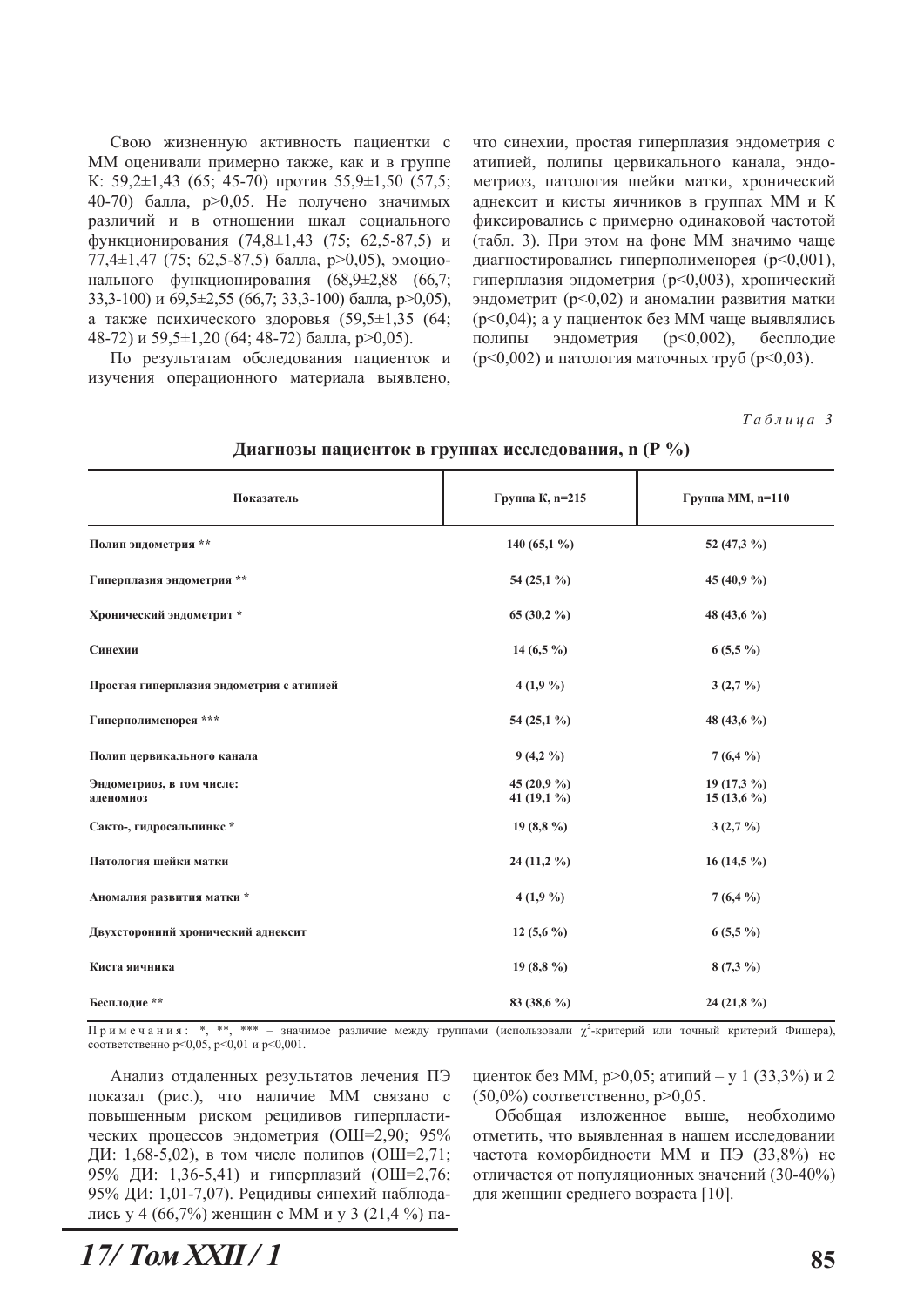

Частота рецидивов гиперпластических процессов эндометрия **в зависимости от наличия миом матки, %** 

Высокий процент гиперплазии эндометрия, ММ и, особенно, сочетания этих двух патологий в анамнезе женщин группы ММ свидетельствует о недостаточном купировании факторов, стимулирующих относительную локальную гиперэстрогению у этих пациенток, и о формировании порочного круга «стимуляции потреблением» [1]. К сожалению, запущенность гиперпластических процессов в репродуктивных органах зачастую является следствием ятрогений, незнания или нежелания использовать адекватное и своевременное лечение [4].

Для женщин с ММ были характерны множественные искусственные прерывания беременности и использование ВМК, что чревато рецидивами воспалительных заболеваний и нарушением гормональной и рецепторной систем мио- и эндометрия [1, 3]. По данным Пестриковой Т.Ю. с соавт. [6], среди факторов, влияющих на развитие ММ, длительное использование ВМК находится на втором месте после эндометрита, а артифициальные аборты - на пятом. Гиперплазия эндометрия в этом ряду занимает третье место.

В нашем исследовании среди факторов риска ММ на первом месте стоит маточная беременность (ОШ=2,81; 95% ДИ: 1,31-5,90), на втором бесплодие (в анамнезе ОШ=0,42; 95% ДИ: 0,25-0,72 и на момент исследования ОШ=0,44; 95% ДИ: 0,26-0,75), на третьем – использование ВМК (ОШ=2,34; 95% ДИ: 1,43-3,80). Далее следуют

роды (ОШ=2,33; 95% ДИ: 1,37-3,98), хронический эндометрит (на момент исследования ОШ=1,79; 95% ДИ: 1,11-2,88), два и более искусственных аборта (ОШ=2,06; 95% ДИ: 1,28-3,32). А гиперплазия эндометрия замыкает этот список (в анамнезе ОШ=1,94; 95% ДИ: 1,06-3,56, на момент исследования ОШ=2,06; 95% ДИ: 1,26-3,37).

Лидирующая позиция в рейтинге маточной беременности, вероятнее всего, связана с кумулятивным эффектом зависимых от нее показателей - родов и абортов. Бесплодие имеет тесную обратную связь с беременностью. Но тот факт, что роды теснее ассоциированы с миомой, чем множественные аборты, совершенно противоречит данным литературы, согласно которым беременности производят прямой защитный эффект, а паритет связан с риском развития миомы обратно пропорционально [10, 11]. Wise L.A. и Laughlin-Tommaso S.K. [10, 11, 13] указывают, что беременности, не достигшие полного срока, не оказывают никакого влияния на формирование ММ. Авторам не совсем понятно, почему беременность приводит к снижению риска ММ, но у них есть предположение, что миомы устраняются или уменьшаются в размере вследствие физиологической инволюции матки после родов.

Не вызывает сомнения негормональный механизм взаимосвязи внутриматочных вмешательств и ММ. Хирургические аборты и ВМК вызывают травмы матки, инициируют развитие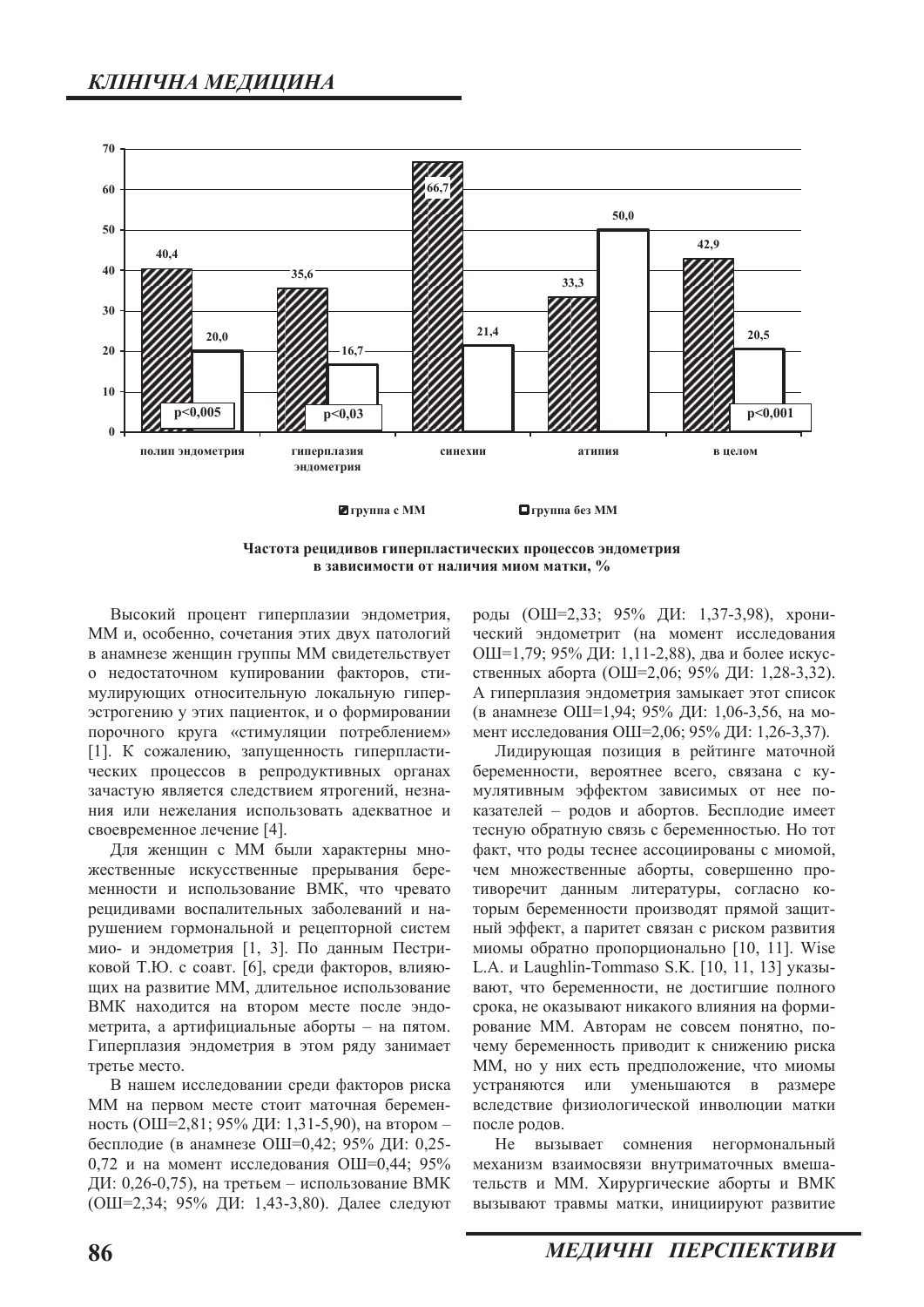хронического воспаления и дисбаланс различных факторов роста при неупорядоченном процессе заживления [10]. Наряду с механическими и эксплантными факторами инфекционные агенты повреждают миометрий, воспалительная реакция приводит к увеличению продукции активных форм кислорода, накоплению токсических веществ и развитию окислительного стресса [1, 5]. В процесс вовлекается антиоксидантная система организма, регулирующая перекисное окисление липидов и белков, накопление малонового диальдегида приводит к изменению рецепторного аппарата и интенсификации патологического процесса в тканях в связи с утратой ими чувствительности к гуморальным влияниям [1], что приводит к снижению апоптоза, пролиферации клеток и увеличению внеклеточного матрикса [11].

Наши данные не подтверждают распространенного мнения о влиянии раннего возраста менархе на возникновение ММ. Правда, и сами исследователи, показавшие, что раннее менархе является фактором риска и ММ, и таких гормонально опосредованных заболеваний, как рак эндометрия и молочной железы, отмечают, что биологические механизмы им не вполне понятны  $[10, 11, 13]$ .

Наши результаты, показавшие, что на фоне синдрома поликистозных яичников миомы выявляются значимо реже, полностью противоречат выводам этих авторов [10, 11, 13], утверждающим, что поликистоз яичников является метаболическим фактором риска ММ.

Полученные данные позволяют предположить, что в патофизиологии ММ у женщин позднего репродуктивного и пременопаузального возраста с ПЭ соматические и соматоформные заболевания играют более существенную роль, нежели сопутствующая или ранее перенесенная генитальная патология. Так, процесс развития ММ тесно ассоциируется с кардиопатиями (ОШ=2,99; 95% ДИ: 1,28-6,97), гипертонической болезнью (ОШ=2,97; 95% ДИ:1,10-8,04), железодефицитной анемией (ОШ=2,88; 95% ДИ: 1,12-7,37), ожирением III-IV степени (ОШ=2,84; 95% ДИ: 1,33-6,09), болезнями нервной системы (ОШ=2,16; 95% ДИ: 1,19-3,92), вегето-сосудистой дистонией (ОШ=2,13; 95% ДИ: 1,04-4,36) и хроническими головными болями (ОШ=1,70; 95% ДИ: 1,06-2,72).

Необходимо отметить, что в приведенном выше рейтинге факторов риска Пестриковой Т.Ю. с соавт. [6] соматической патологии отводится совсем незначительная роль: девятое место занимают заболевания желудочно-кишечного тракта (в нашем исследовании таковые вообще

не относятся к факторам риска), одиннадцатое сердечно-сосудистая патология. Наши данные об ассоциации ММ и экстрагенитальной патологии некоторым образом корреспондируются с таковыми у других исследователей [8, 9, 11], уделяющих большое внимание факторам ожирения и гипертонии. Участие ожирения в патогенезе ММ объясняется повышением уровня циркулирующих эстрогенов вследствие ароматизации андрогенов периферической жировой ткани, а повышенного кровяного давления - травмами гладкой мышцы и секрецией цитокинов.

Нами показано, что наличие множественных коморбидных состояний у пациенток с ММ существенно ухудшало качество их жизни. Из-за физической астенизации и болевого синдрома эти женщины испытывали значительные ограничения в выполнении физических нагрузок и способности заниматься повседневной деятельностью, включая работу по дому и вне дома. Они крайне низко оценивали не только текущее состояние своего здоровья, но и перспективы лечения. Необходимо отметить, что сниженными оказались только оценки физической субсферы качества жизни. Психический компонент здоровья пациентки с ММ оценили примерно так же, как и женщины без миом.

На фоне физической истощаемости лечение любой патологии представляет большую сложность, а многочисленные гинекологические и соматические заболевания у пациенток позднего репродуктивного и пременопаузального возраста с ММ чреваты соматической мутацией клеток, нарушением экспрессии генов индукторов и ингибиторов апоптоза и пролиферации [1, 7, 11], что снижает шансы эффективного лечения ПЭ.

#### **ВЫВОДЫ**

1. В позднем репродуктивном возрасте и пременопаузе патологические изменения эндометрия сочетаются с ММ у каждой третьей паниентки.

2. Миомы матки у женщин позднего репродуктивного и пременопаузального возраста с ПЭ являются мультифакторным заболеванием, развивающимся на фоне кардиопатий, гипертонической болезни, железодефицитной анемии, ожирения и другой патологии. На развитие ММ соматические факторы оказывают большее влияние, чем репродуктивные.

3. Наличие миомы является дополнительным критерием снижения качества жизни и отягощает прогноз лечения патологии эндометрия в позднем репродуктивном возрасте и пременопаузе.